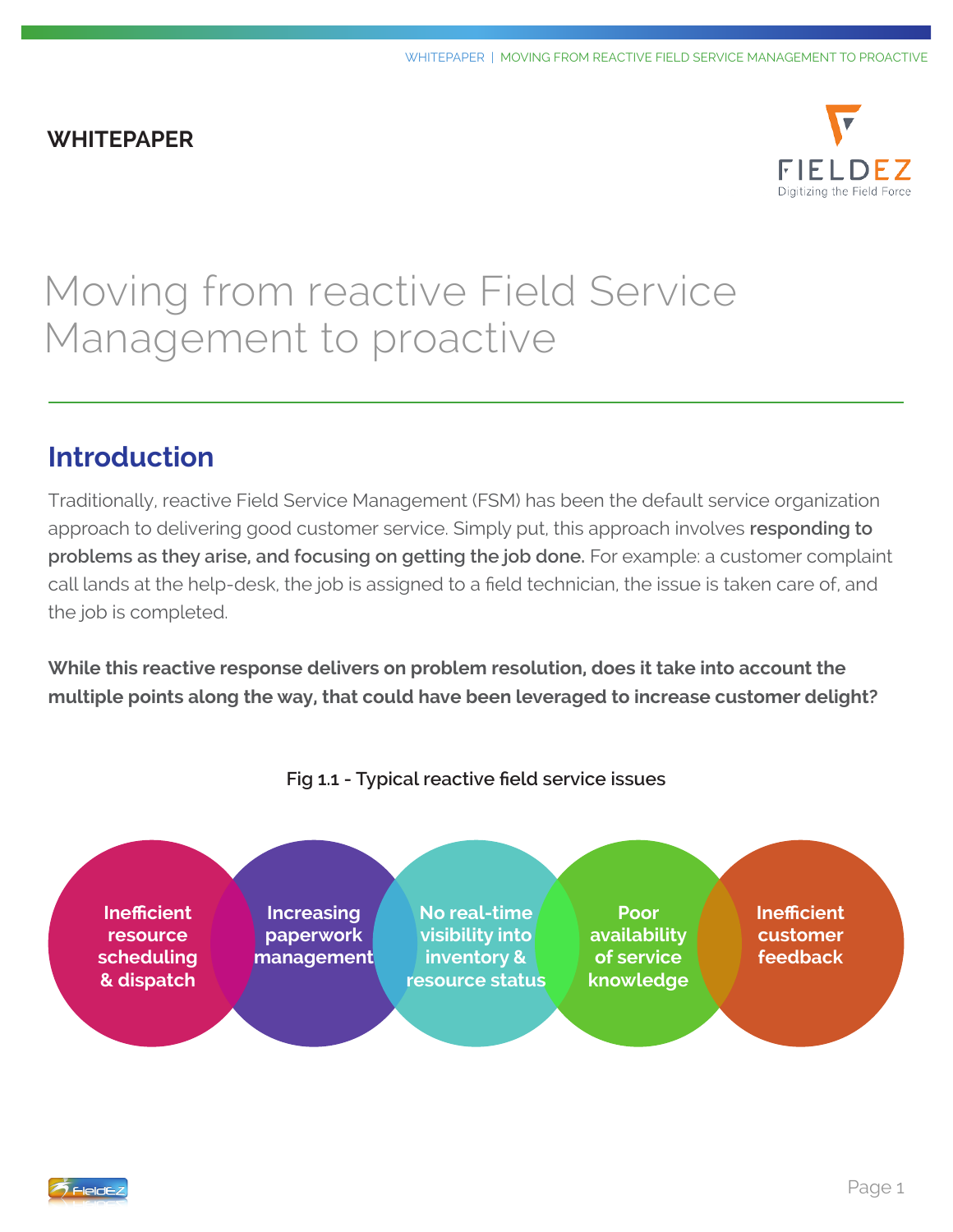For field service organizations today, success no longer revolves only around "getting the job done". According to a report summarizing the views of Field Service USA 2013 attendees , "creating competitive differentiation in the industry is not measured on how effective workers are at completing the task, rather, it is measured by the overall satisfaction that customer has with the end result". This indicates that service organizations need to increasingly adopt a more strategic approach to revenue growth, customer satisfaction, competitive differentiation, and overall service quality – all of which cohesively define field service success.

With rising expectations of the new-age customer who is armed with new technology, the landscape of field service is continuously transforming. To become truly customer focused, field service organizations must take field excellence beyond scheduling technical appointments and closing customer complaints. So how can proactive FSM support this goal?

# **Proactive FSM: capitalizing on real time information**

The answer lies in enabling access to, and utilizing, real-time information gathered in the field. A more timely and accurate view of field force activities can help service organizations:

#### Increase customer satisfaction & loyalty



Achieving overall customer satisfaction is essential when it comes to staying ahead in the field services game. Organizations in the field service industry are able to increase profit margins by addressing customer needs more efficiently, but this depends on how much information the technician has about the customer, the issue, and the resources available. The more accessible this information is, the easier it will be for the technician to diagnose and resolve the customer issue.

#### Improve operational efficiency



By facilitating a real-time flow of information between field personnel and their managers via processes and workflows, service organizations can improve tracking, communication, collaboration and reporting. These improvements help organizations overcome the challenges of managing a dynamic field force. Such focus results in driving efficiency of operations (especially technician utilization) and leads to improved service quality, which improves revenues.

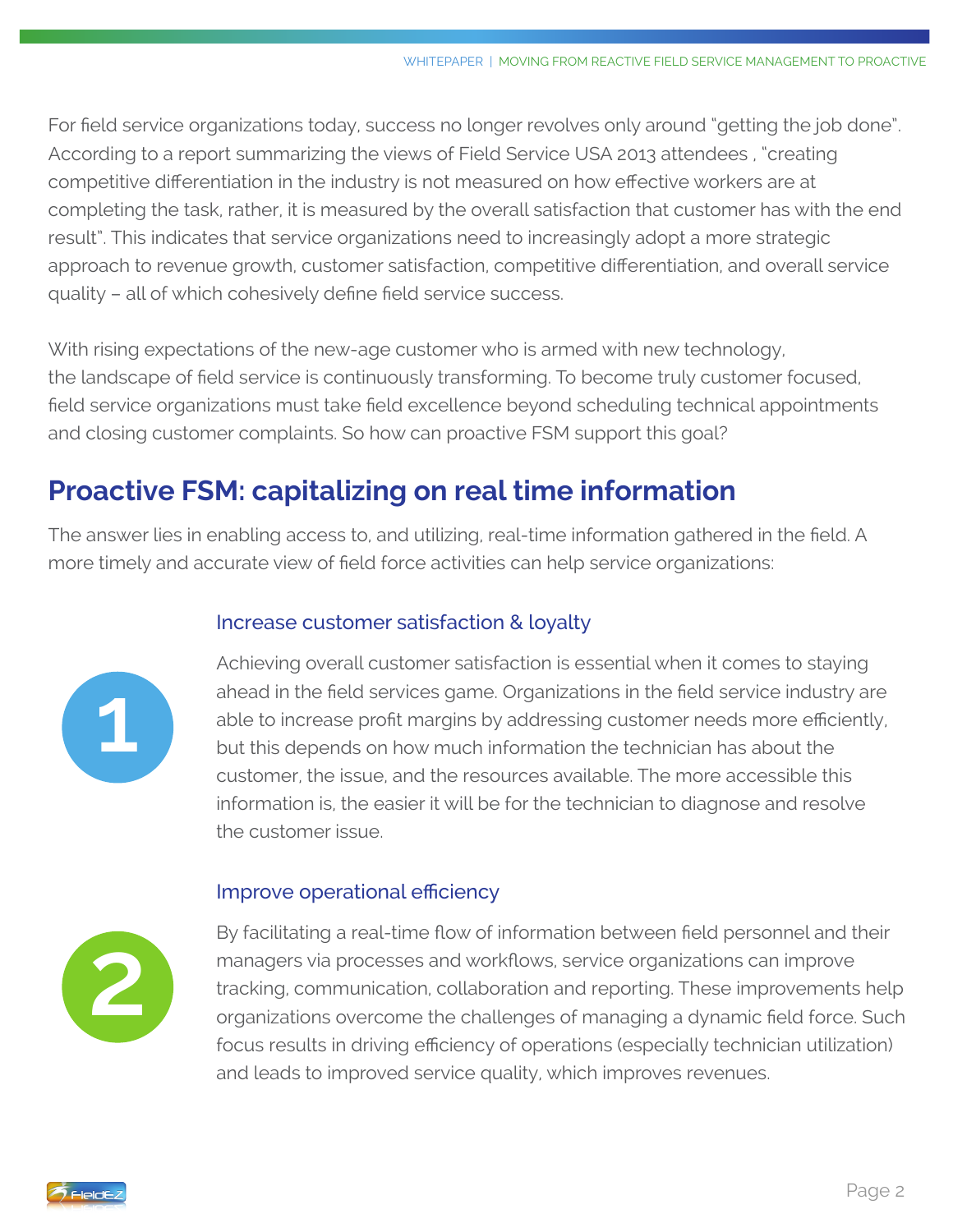#### Raise employee morale & lower attrition



Providing the field force with on-demand access to information such as inventory stock and availability can assist engineers in making the right commitments to customers, right then and there. According to the Aberdeen report, 76 percent of Best-in-Class service organizations say that their engineers have access to up-to-date work instructions while on customer site. This empowers field service engineers to make immediate and data-driven decisions, fostering an internal drive towards service excellence. This attention to individual professional advancement facilitates a working environment of confidence and positivity, which is channelled into improved employee productivity and service excellence on the whole.

# **What competencies should service organizations develop to shift from reactive FSM to proactive FSM?**

The answer lies in enabling access to, and utilizing, real-time information gathered in the field. A more timely and accurate view of field force activities can help service organizations:

#### Workforce Planning & Scheduling

Customers today won't accept a delayed service turn-around-time, and expect an exact ETA of the technician. Workforce planning and scheduling must involve dispatching the right technician to the right job, based on technician skills, service area or location, and available spare parts/ inventory.

#### Customer Management

Customer information must be editable when required, and customers should be directly added into the customer database whenever a service call is created. The information stored within the customer database must be used to make new calls, ending redundant data entry.

#### Knowledge Management

By empowering engineers with insights and assistance, service organizations can foster an environment of learning and information. If a technician leaves, the next technician in line can quickly be brought up the learning curve to resolve a customer issue. A services organization that wants to deliver proactive FSM will recognize the importance of moving beyond dependence on a handful of f engineers with specific knowledge.

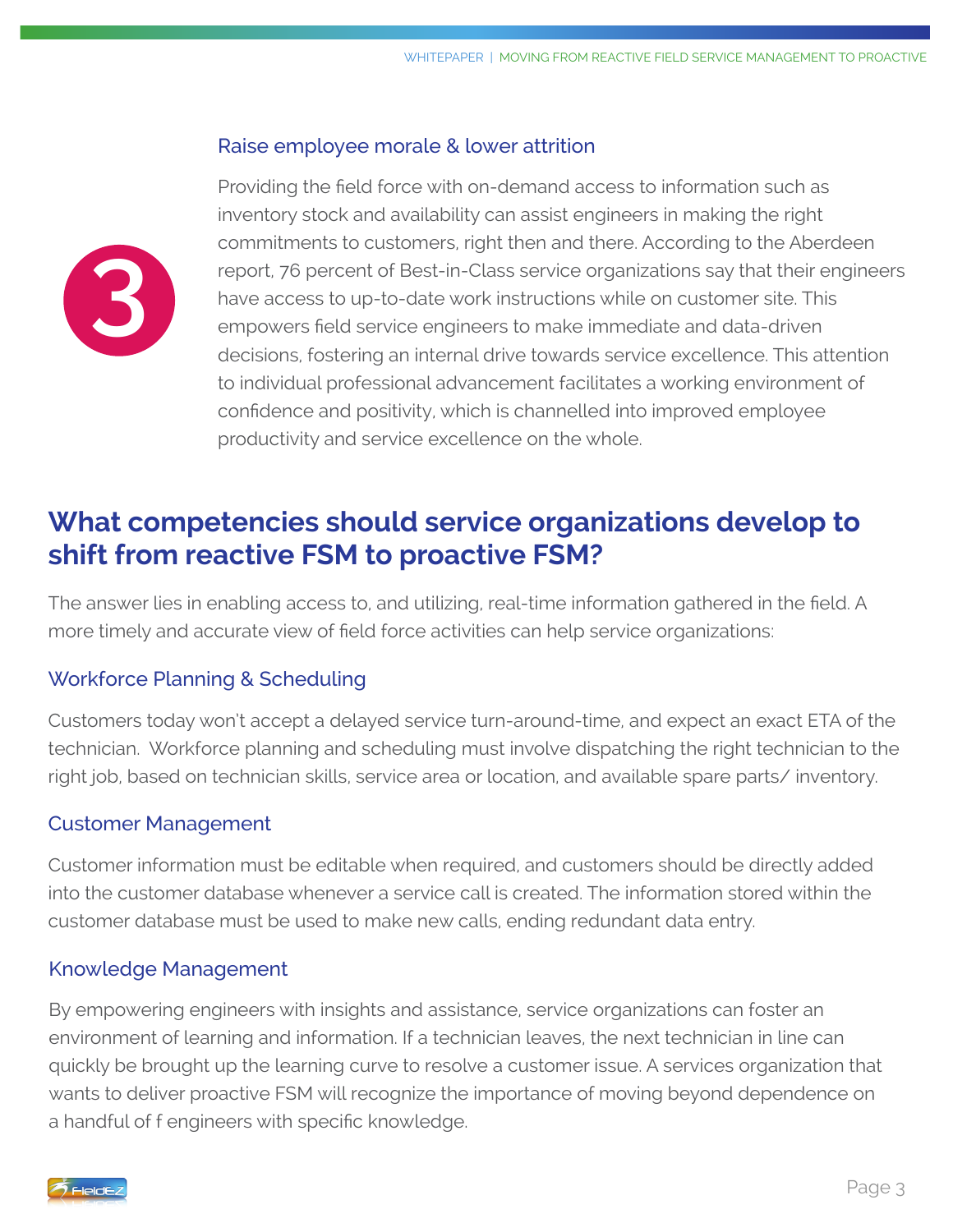#### Operational Flexibility

Organizations can consider taking on products that are not directly off the shelf. By understanding the business objectives and tracking field force movement, they must adopt a solution that is powerful to deliver on-demand assistance as and when required. Considering a Cloud based solution offers a more cost effective solution on a per license basis and hybrid options are available which mix cloud and premise based functionality that can help scale operations.

### **Driving proactive FSM with an on-demand mobile FSM solution**

The ideal mobile on-demand FSM solution can help service organizations make the transition to proactive FSM by enabling them to monitor field executive performance, track valuable customer information and respond quickly to changing customer requirements.. When evaluating a mobile on-demand FSM solution, service organizations aiming to develop the competencies discussed above should ensure that it offers the following critical functionalities:

### **Instant** Scheduling & Dispatching

A graphical scheduler can provide for easy scheduling of all open calls against the time slots the field staff has available. A color-coding functionality for each process step can enable quicker identification of the current status of each call.

### On-the-go Attendance & Reporting

Service engineers should be able to record their attendance & location. The proactive FSM solution should enable easy reporting over a mobile, to help engineers avoid the unnecessary office commute & the filling up of daily service reports.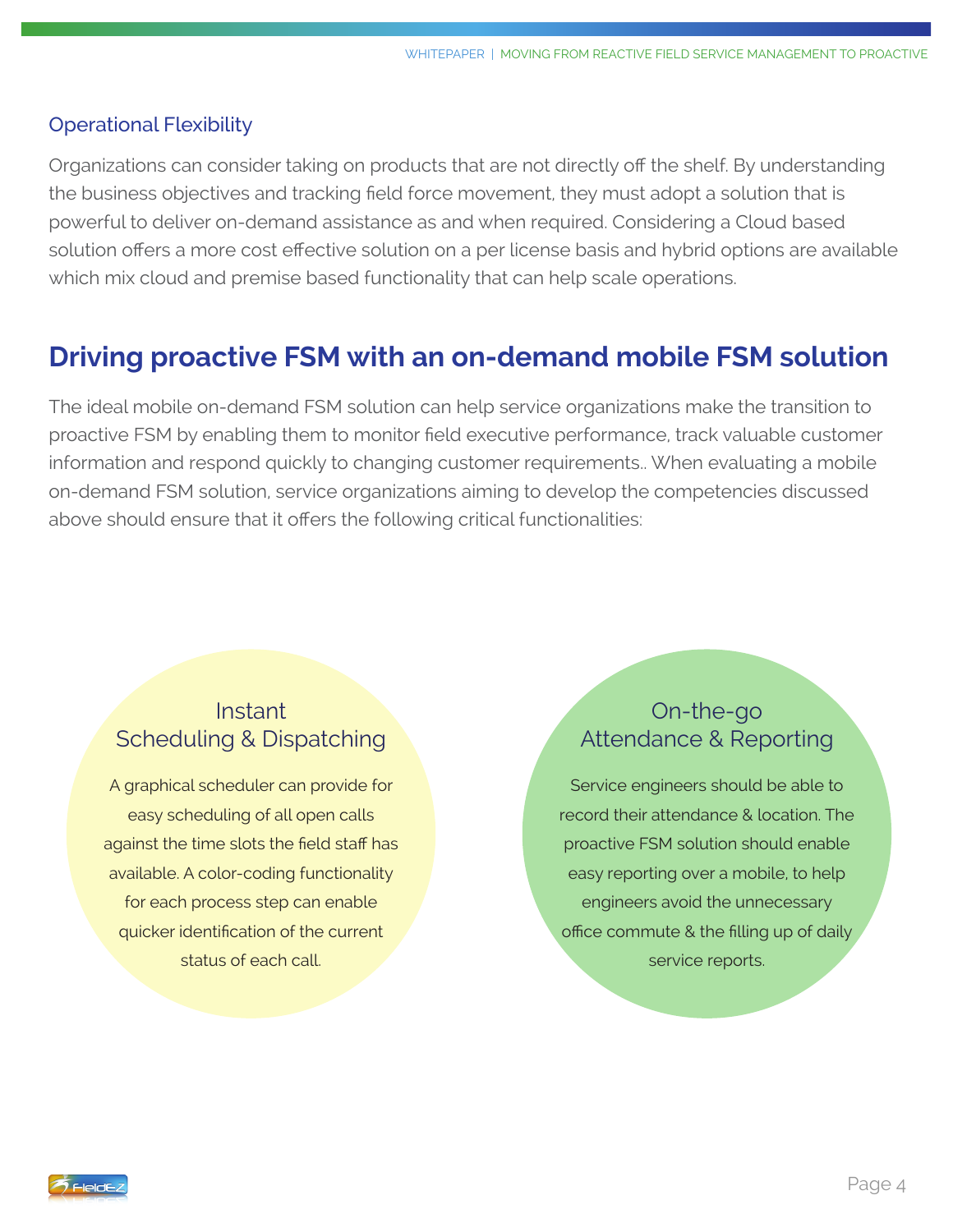### Easily Configurable Processes & Forms

To enable automation of business processes, ensuring seamless integration with field users & flawless execution of services performed. The forms allow for customization of workflows using a service organization's own terminology and data types.

### Real-time Work Order Management

This functionality enables service engineers to update lead information or service call status on the go. Their managers get real-time data on call statuses, leading to better and more efficient decision-making

# **Case Study: IT service provider experiences 25 percent improvement in field force utilization by leveraging configurable on-demand mobile FSM solution**

The client is a leading electronic hardware manufacturer IT service provider with revenues of more than US\$7.5 billion who supports its customers' global field service operations across industries including banking, governance, insurance, transportation infrastructure and engineering construction. Their legacy manual ticketing and field service management process had limited field automation features. Only 30 percent of tickets were updated against the agreed SLAs, and they were also incurring high maintenance and infrastructure costs.

After upgrading to FieldEZ, an on-demand mobile workforce management solution, the client was able to configure the white-label product for various customer workflows, forms and data requirements. This made the solution easily replicable for the client, who was now able to leverage automated processes combined with better visibility and tracking to provide the end-customer with insights into improving the utilization of the service engineers. SLA compliance increased to 80 percent in three months, and to 95 percent within two years. The client also experienced a 10 percent increase in volumes handled, and a 25 percent improvement in field force utilization.